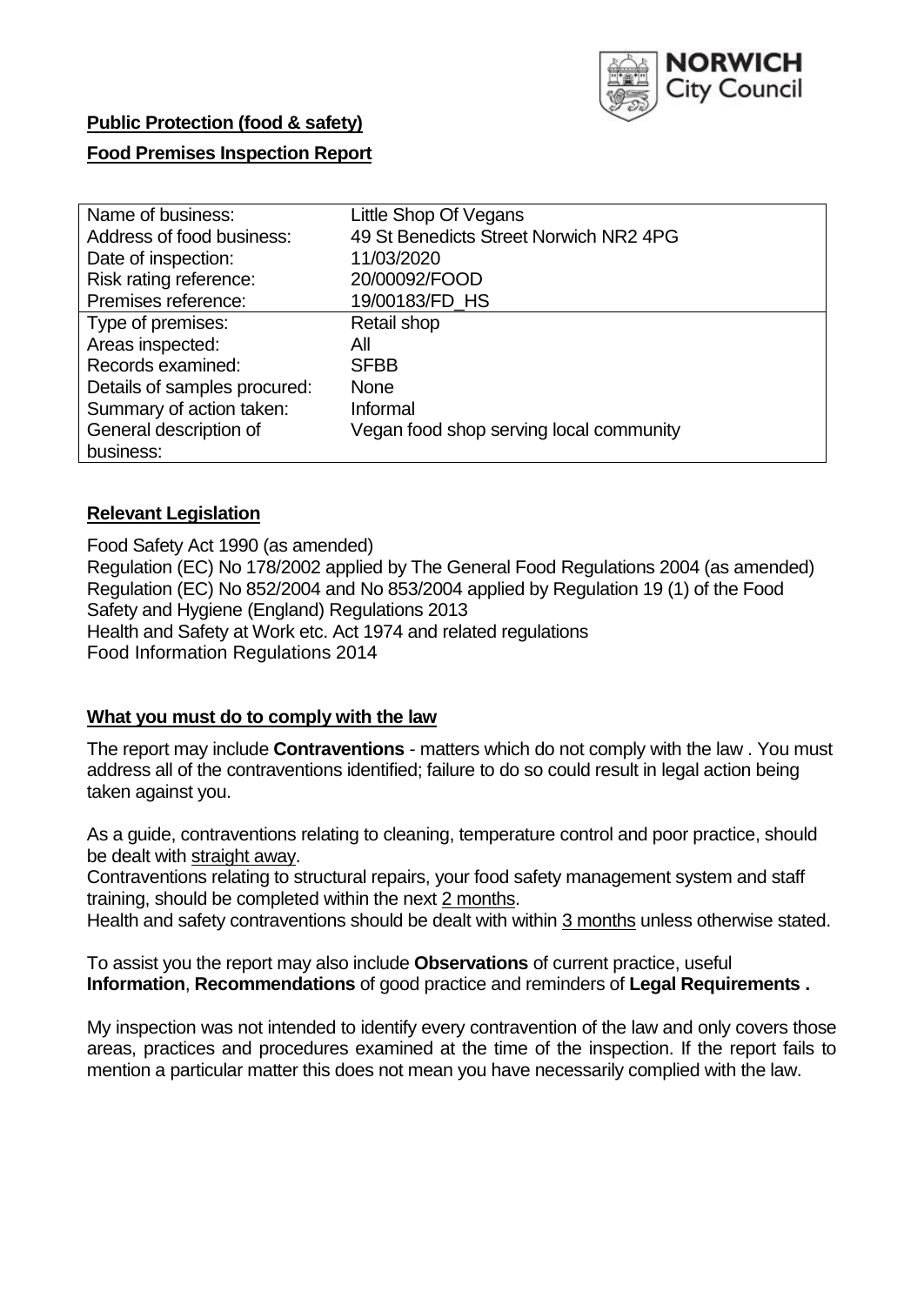# **FOOD SAFETY**

#### **How we calculate your Food Hygiene Rating:**

The food safety section has been divided into the three areas which you are scored against for the hygiene rating: 1. food hygiene and safety procedures, 2. structural requirements and 3. confidence in management/control procedures. Each section begins with a summary of what was observed and the score you have been given. Details of how these scores combine to produce your overall food hygiene rating are shown in the table.

| <b>Compliance Area</b>                     |          |    |           | <b>You Score</b> |                |    |           |    |                |  |  |
|--------------------------------------------|----------|----|-----------|------------------|----------------|----|-----------|----|----------------|--|--|
| Food Hygiene and Safety                    |          |    |           | $\overline{0}$   | 5              | 10 | 15        | 20 | 25             |  |  |
| <b>Structure and Cleaning</b>              |          |    |           | $\Omega$         | 5.             | 10 | 15        | 20 | 25             |  |  |
| Confidence in management & control systems |          |    |           | $\Omega$         | 5              | 10 | 15        | 20 | 30             |  |  |
|                                            |          |    |           |                  |                |    |           |    |                |  |  |
| <b>Your Total score</b>                    | $0 - 15$ | 20 | $25 - 30$ |                  | $35 - 40$      |    | $45 - 50$ |    | > 50           |  |  |
| <b>Your Worst score</b>                    | 5        | 10 | 10        |                  | 15             |    | 20        |    |                |  |  |
|                                            |          |    |           |                  |                |    |           |    |                |  |  |
| <b>Your Rating is</b>                      | 5        |    |           | 3                | $\overline{2}$ |    |           |    | $\overline{0}$ |  |  |

Your Food Hygiene Rating is 4 - a good standard



### **1. Food Hygiene and Safety**

Food hygiene standards are high. You demonstrated a very good standard of compliance with legal requirements. You have safe food handling practices and procedures and all the necessary control measures to prevent cross-contamination are in place. Some minor contraventions require your attention. **(Score 5)**

#### Temperature Control

**Observation** I was pleased to see you were able to limit bacterial growth and/or survival by applying appropriate temperature controls at points critical to food safety and that you were monitoring temperatures.

#### **2. Structure and Cleaning**

The structure facilities and standard of cleaning and maintenance are of a generally satisfactory standard but there are some repairs and/or improvements which are required in order for you to comply with the law. Pest control and waste disposal provisions are adequate. The contraventions require your attention; although not critical to food safety they may become so if not addressed. **(Score 10)**